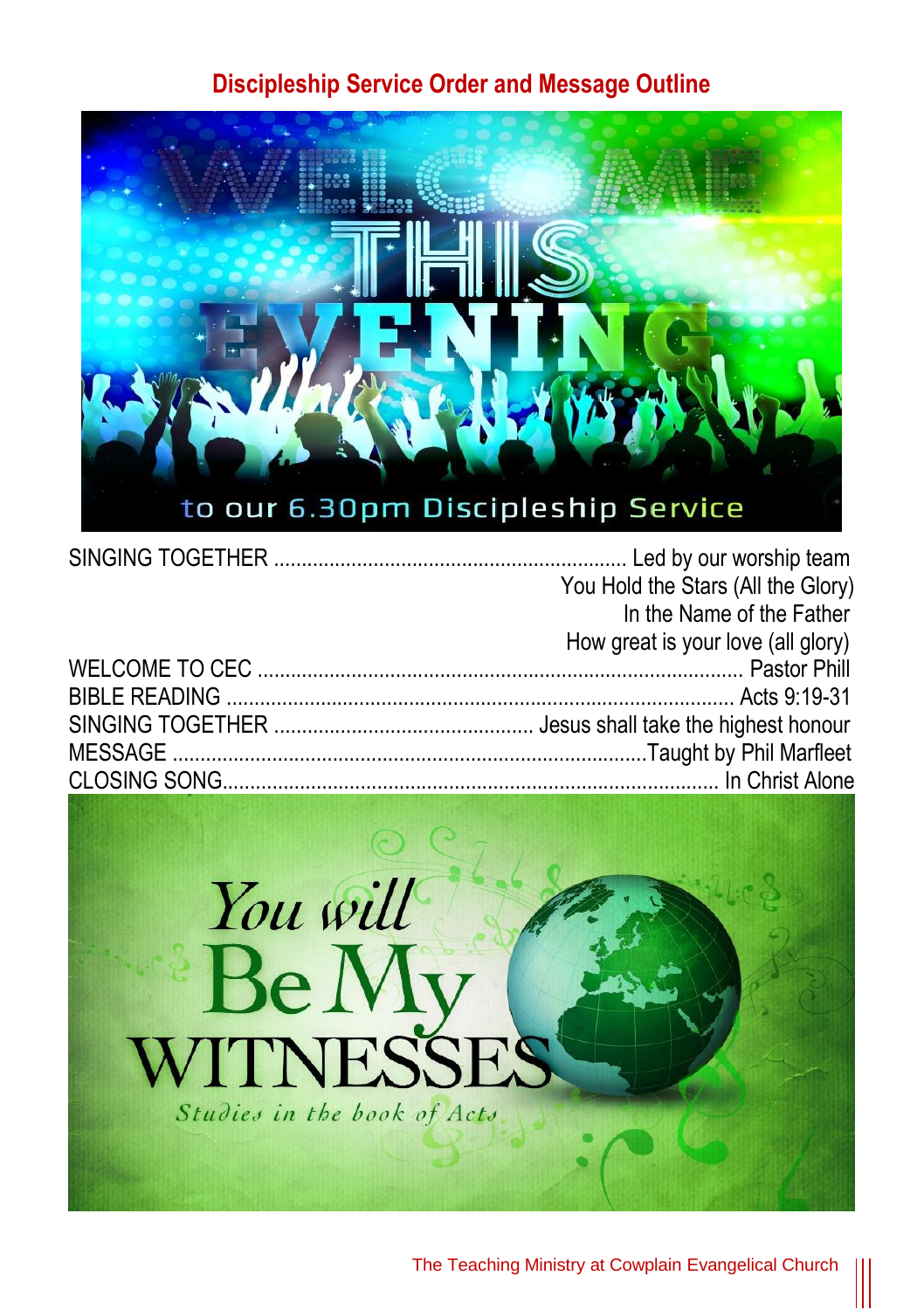## **You will be my witnesses #27 Paul's Missionary Beginnings Acts 9:19-31**

*But for that very reason I was shown mercy so that in me, the worst of sinners, Christ Jesus might display his immense patience as an example for those who would believe in him and receive eternal life. 1 Timothy 1:16*

**Introduction**

I Samuel 16:7

**1. A Man who was \_\_\_\_\_\_\_\_\_\_\_\_\_\_\_\_\_.**

Acts 9:19

Romans 8:29

2 Timothy 2:21

Acts 9:20 -21

Acts 9:22

Acts 22:3

║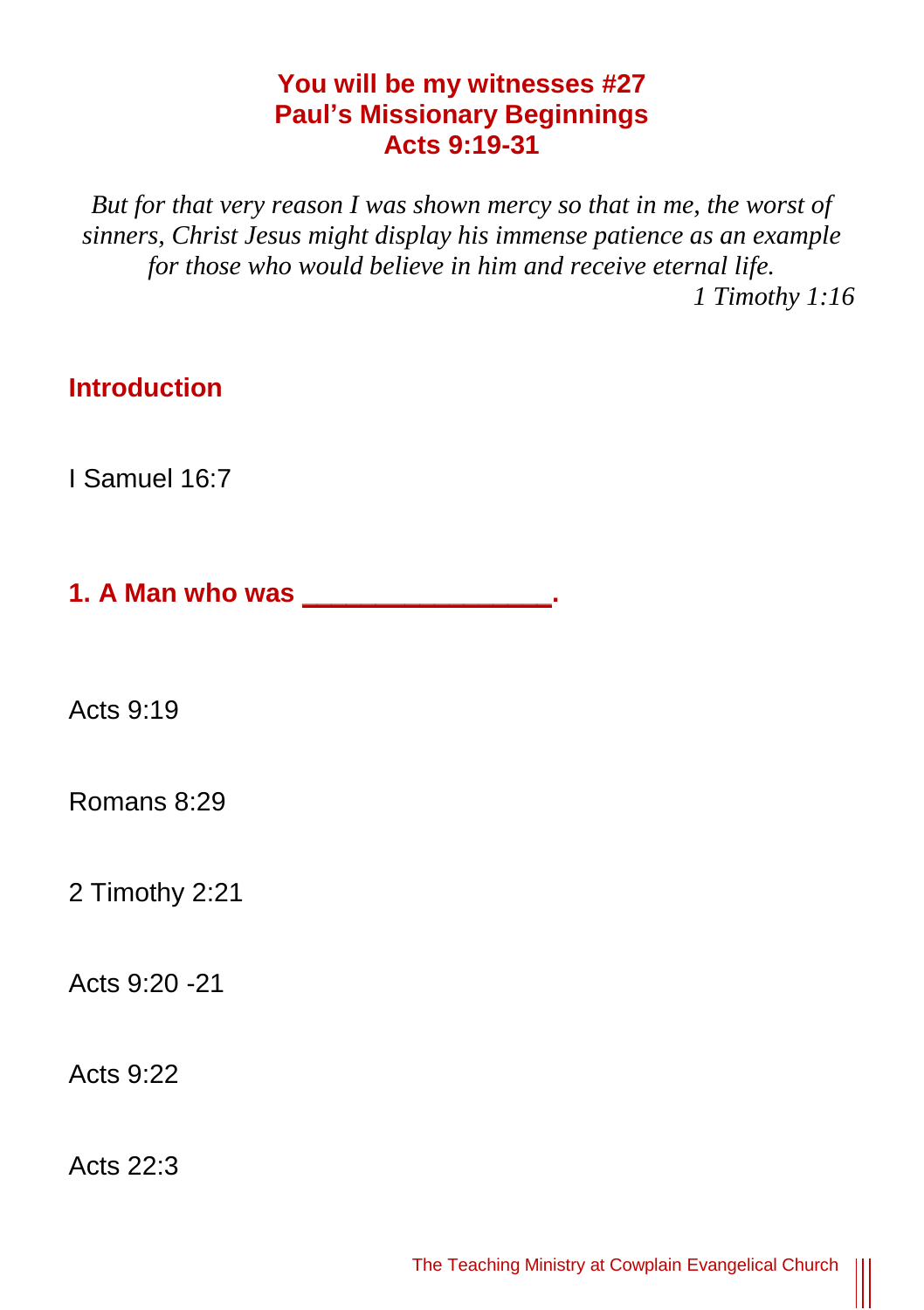Philippians 3:5

Galatians 1:15-18

**2. The people's \_\_\_\_\_\_\_\_\_\_\_\_\_\_\_\_\_\_\_.** 

Acts 9:23

2 Corinthians 11

**3. An old \_\_\_\_\_\_\_\_\_\_\_\_\_\_\_\_\_\_\_\_** 

Acts 9:26

1 Thessalonians 5:21

Acts 9:27

Acts 4:36

Acts 9:28

Acts 9:29

Acts 9:30-31

 $\parallel$